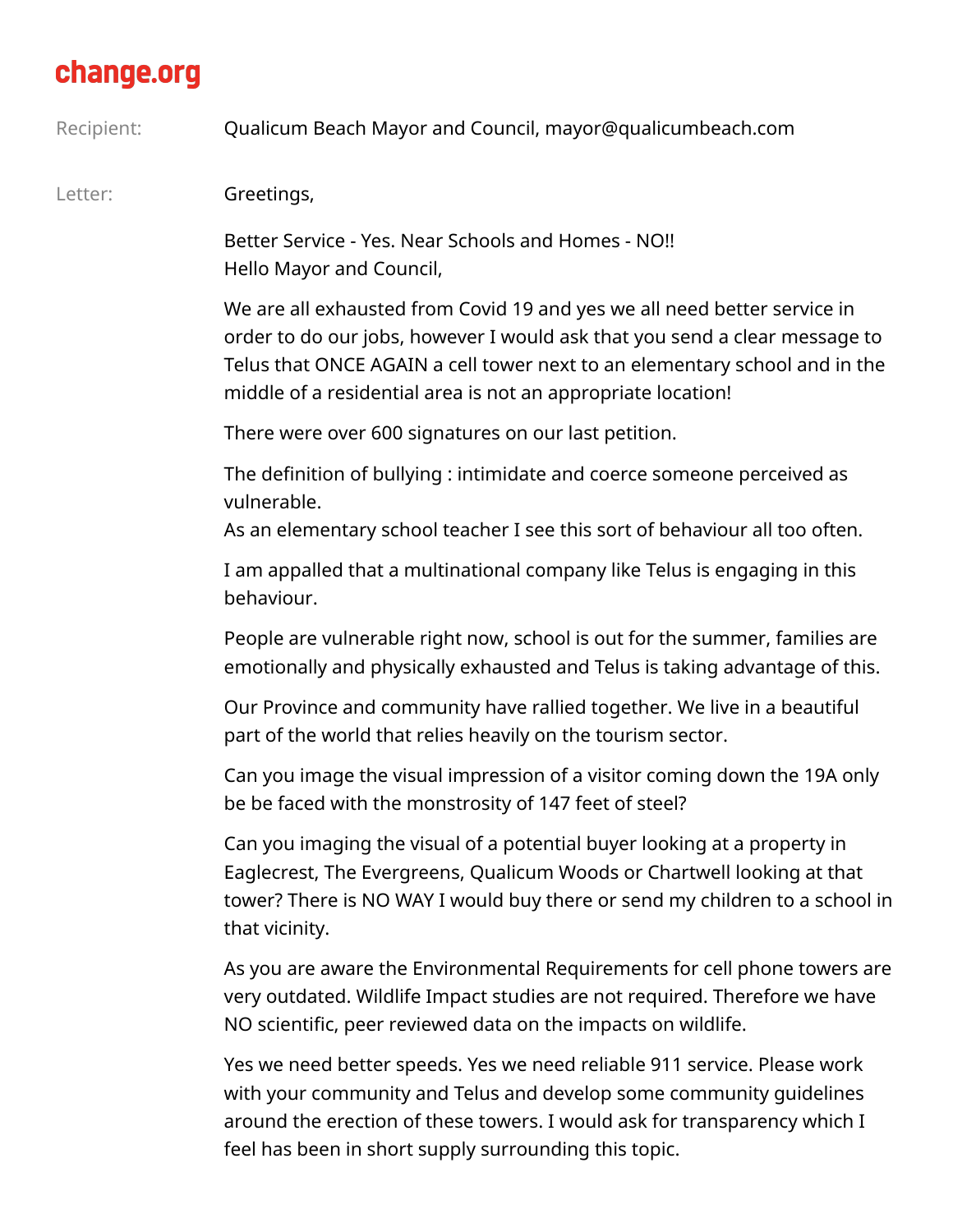## **Comments**

| <b>Name</b>       | <b>Location</b>           | <b>Date</b> | <b>Comment</b>                                                                                                                                                                                                                                                                                                                                                                                                                                                                                                                                                                                                                                                                                                                                                                                      |
|-------------------|---------------------------|-------------|-----------------------------------------------------------------------------------------------------------------------------------------------------------------------------------------------------------------------------------------------------------------------------------------------------------------------------------------------------------------------------------------------------------------------------------------------------------------------------------------------------------------------------------------------------------------------------------------------------------------------------------------------------------------------------------------------------------------------------------------------------------------------------------------------------|
| Teresa Nieman     | Qualicum Beach,<br>Canada | 2020-07-02  | "the evidence is overwhelming on excessive amounts of EMFs and<br>its debilitation on our children's developing minds"                                                                                                                                                                                                                                                                                                                                                                                                                                                                                                                                                                                                                                                                              |
| stephan gagne     | Qualicum Beach,<br>Canada | 2020-07-03  | "A cell tower does not belong that close to an elementary school<br>or a dense residential area. Roger's already has a tower that<br>reaches all of Eagle Crest and Chartwell area as I live here and have<br>perfect reception. No need for another provider to put more radio<br>Frequencies in the air for their profits. Radio frequency radiation<br>is a human carcinogen. Statements that non ionizing radiation<br>such as radio frequency radiation can not cause harm at a low<br>levels are simply false. Statements that there are no established<br>health effect at low levels are misleading. These limits were set by<br>groups with strong industry connections made up of engeniers and<br>physicists not medical professionals, public health experts and not<br>toxicologists." |
| Jessica Ponsford  | Parksville, Canada        | 2020-07-03  | "Agreed that we need cell reception but completely do not believe it<br>is the right thing to do putting it so close to 2 schools. There are so<br>many other locations that would be better suited! Interesting that<br>we just had one cell tower taken down near an elementary school<br>for another one to go up near two schools? Not the right move!!"                                                                                                                                                                                                                                                                                                                                                                                                                                        |
| Jeannie Shaver    | Parksville, Canada        | 2020-07-03  | "Unbelievable. Find another location. Our kids are worth more than<br>good cell reception."                                                                                                                                                                                                                                                                                                                                                                                                                                                                                                                                                                                                                                                                                                         |
| James Scott       | Qualicum beach,<br>Canada | 2020-07-04  | "I did not agree with the location last time and I have not changed<br>my mind. It's my backyard"                                                                                                                                                                                                                                                                                                                                                                                                                                                                                                                                                                                                                                                                                                   |
| Elena Del Vicario | Vancouver, Canada         | 2020-07-05  | "Greed over health is unacceptable."                                                                                                                                                                                                                                                                                                                                                                                                                                                                                                                                                                                                                                                                                                                                                                |
| Carlie Murphy     | Nanaimo, Canada           | 2020-07-07  | "My child goes to daycare very near proposed location"                                                                                                                                                                                                                                                                                                                                                                                                                                                                                                                                                                                                                                                                                                                                              |
| Carmen Pearson    | Qualicum Beach,<br>Canada | 2020-07-09  | "My son goes to Arrowview and I live nearby. 5G towers are<br>detrimental to everyone's health. And should not be near<br>residences, schools and daycares."                                                                                                                                                                                                                                                                                                                                                                                                                                                                                                                                                                                                                                        |
| Linda Jones       | Parksville, Canada        | 2020-07-09  | "Until their is scientific evidence supporting the safety of 5G towers<br>I am not comfortable having them near densely populated areas<br>INCLUDING my children's Elementary School!"                                                                                                                                                                                                                                                                                                                                                                                                                                                                                                                                                                                                              |
| Jacques Richard   | Aldouane N.B.,<br>Canada  | 2020-07-09  | "These towers are not safe."                                                                                                                                                                                                                                                                                                                                                                                                                                                                                                                                                                                                                                                                                                                                                                        |
| Chrissy Ivey      | Qualicum Beach,<br>Canada | 2020-07-09  | "Wrong place ! Health concerns or not. This isn't the spot for it!"                                                                                                                                                                                                                                                                                                                                                                                                                                                                                                                                                                                                                                                                                                                                 |
| Leslie Greenhough | Canada                    | 2020-07-10  | "I believe this is a serious health risk to plants animals and humans."                                                                                                                                                                                                                                                                                                                                                                                                                                                                                                                                                                                                                                                                                                                             |
| Ashley Cota       | Qualicum beach,<br>Canada | 2020-07-10  | "Cell towers do not belong in residential areas, especially near<br>schools."                                                                                                                                                                                                                                                                                                                                                                                                                                                                                                                                                                                                                                                                                                                       |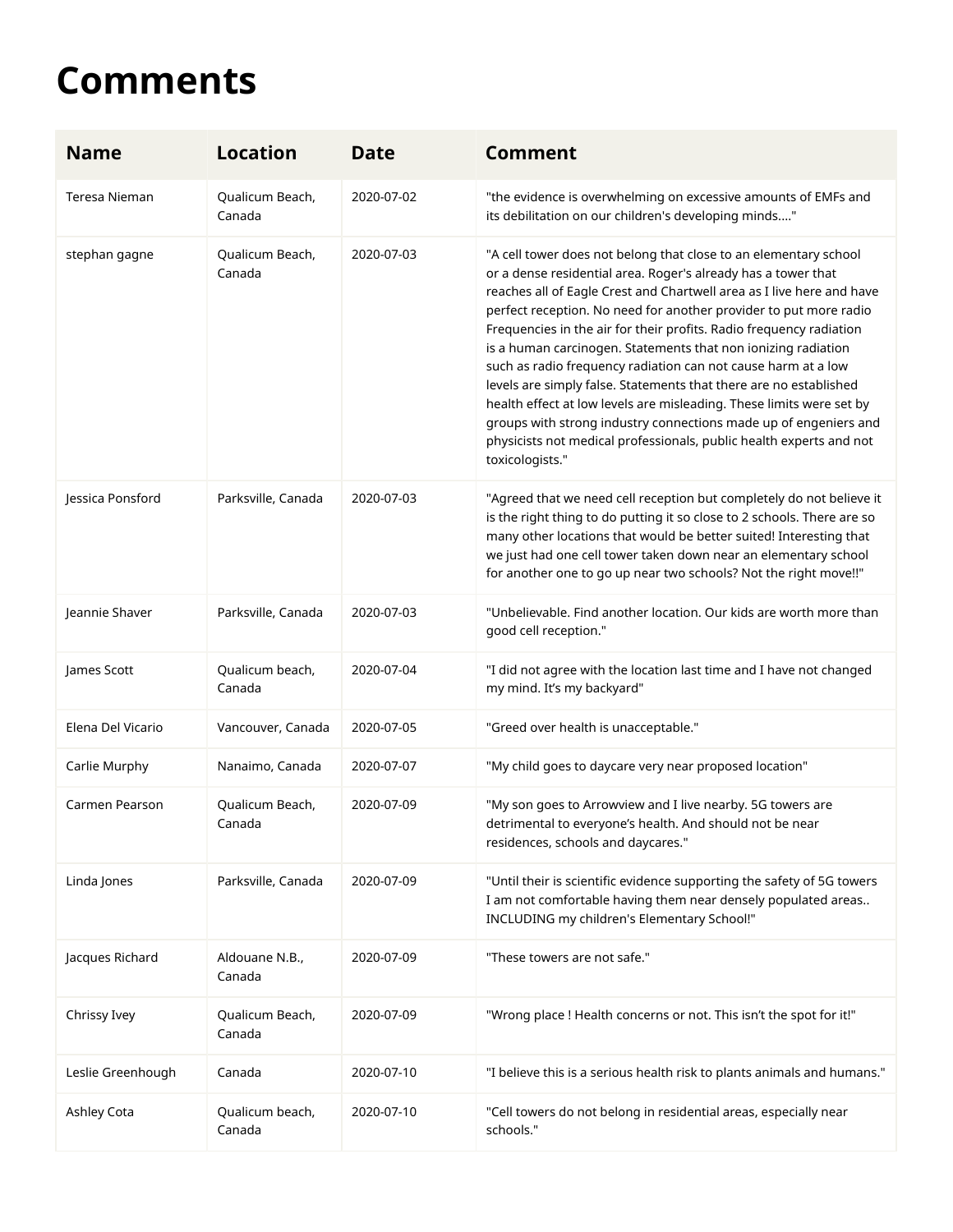| <b>Name</b>               | <b>Location</b>                             | <b>Date</b> | <b>Comment</b>                                                                                                                                                                                                                                                                                                                                            |
|---------------------------|---------------------------------------------|-------------|-----------------------------------------------------------------------------------------------------------------------------------------------------------------------------------------------------------------------------------------------------------------------------------------------------------------------------------------------------------|
| amanda hastings           | qualicum beach,<br>Canada                   | 2020-07-10  | "Why are we compromising our children's health for convenience ."                                                                                                                                                                                                                                                                                         |
| Dallas Emard              | Parksville, Canada                          | 2020-07-10  | "No! No! No! Too beautiful here to do that! STOP IT!!"                                                                                                                                                                                                                                                                                                    |
| Angie Price               | Qualicum Beach,<br>BC, Canada               | 2020-07-11  | "There are simply too many unknowns about this technology and<br>it seems any information reflects the bias of whatever company<br>has paid for it to be done. Putting such a tower so close to an<br>elementary school and a nursery school may put children at risk.<br>If we don't know for sure something is safe, then we shouldn't be<br>doing it." |
| Carol Bordian             | Parksville, Canada                          | 2020-07-11  | "No more cell towers! Telus already has one on their property on<br>Sunrise, just off Drew Road. We are being inundated with radiation!<br>Also, it is too close to an elementary school as well as a church and<br>homes."                                                                                                                               |
| Michelle Lynch            | Qualicum Beach,<br>Canada                   | 2020-07-11  | "Our health is #1"                                                                                                                                                                                                                                                                                                                                        |
| Micaela Cameron           | Vancouver, Canada                           | 2020-07-11  | "Should NOT be around our children. Give your head a shake Telus."                                                                                                                                                                                                                                                                                        |
| Julie Britton             | Qualicum Beach,<br>Canada                   | 2020-07-11  | "5g is unhealthy and unnecessary we don't need it please stop this<br>from coming to our community!"                                                                                                                                                                                                                                                      |
| K Foster                  | Qualicum Beach,<br>Canada                   | 2020-07-11  | "No to 5G. Period."                                                                                                                                                                                                                                                                                                                                       |
| Anita Roy                 | Nanoose Bay,<br>British Columbia,<br>Canada | 2020-07-11  | "This tower certainly looks like a monstrosity in a beautiful town<br>but more importantly since the technology is untested I really don't<br>think putting it in a residential area with schools is a good idea."                                                                                                                                        |
| Jasmine Mcfarlen          | Parksville, Canada                          | 2020-07-11  | "Keep cel towers away from school!"                                                                                                                                                                                                                                                                                                                       |
| Diana Mongeau             | Parksville, Canada                          | 2020-07-12  | "Too many reports of the dangers of 5G. It should not be anywhere<br>near schools or homes."                                                                                                                                                                                                                                                              |
| Kathy Kovosi              | Windsor, Ontario,<br>Canada                 | 2020-07-12  | "In the long run protecting the greenbelt is more important than<br>the cell towers. There is a more creative way to make this work. This<br>is gross and embarrassing. We can do better especially at such a<br>crucial time in our planet's history."                                                                                                   |
| Jennifer Blampin          | Powell River,<br>Canada                     | 2020-07-12  | "Little research has been done on the health and environmental<br>impacts of this technology. It must be stopped."                                                                                                                                                                                                                                        |
| kim sirrs                 | victoria, Canada                            | 2020-07-12  | "Its a affront to the natural world"                                                                                                                                                                                                                                                                                                                      |
| Marianna Van der<br>Kamp  | Nanaimo, Canada                             | 2020-07-12  | "Who authorized this? Follow the money!"                                                                                                                                                                                                                                                                                                                  |
| Connie<br>Schissel-Hennig | Qualicum Beach,<br>Canada                   | 2020-07-12  | "NO. NO. NO. You'll fry all our brains and cause more health<br>problems. This will harm plants and animals too. Please check out<br>the accurate science behind this not big business. No 5G or stronger<br>towers. please NO!!!!"                                                                                                                       |